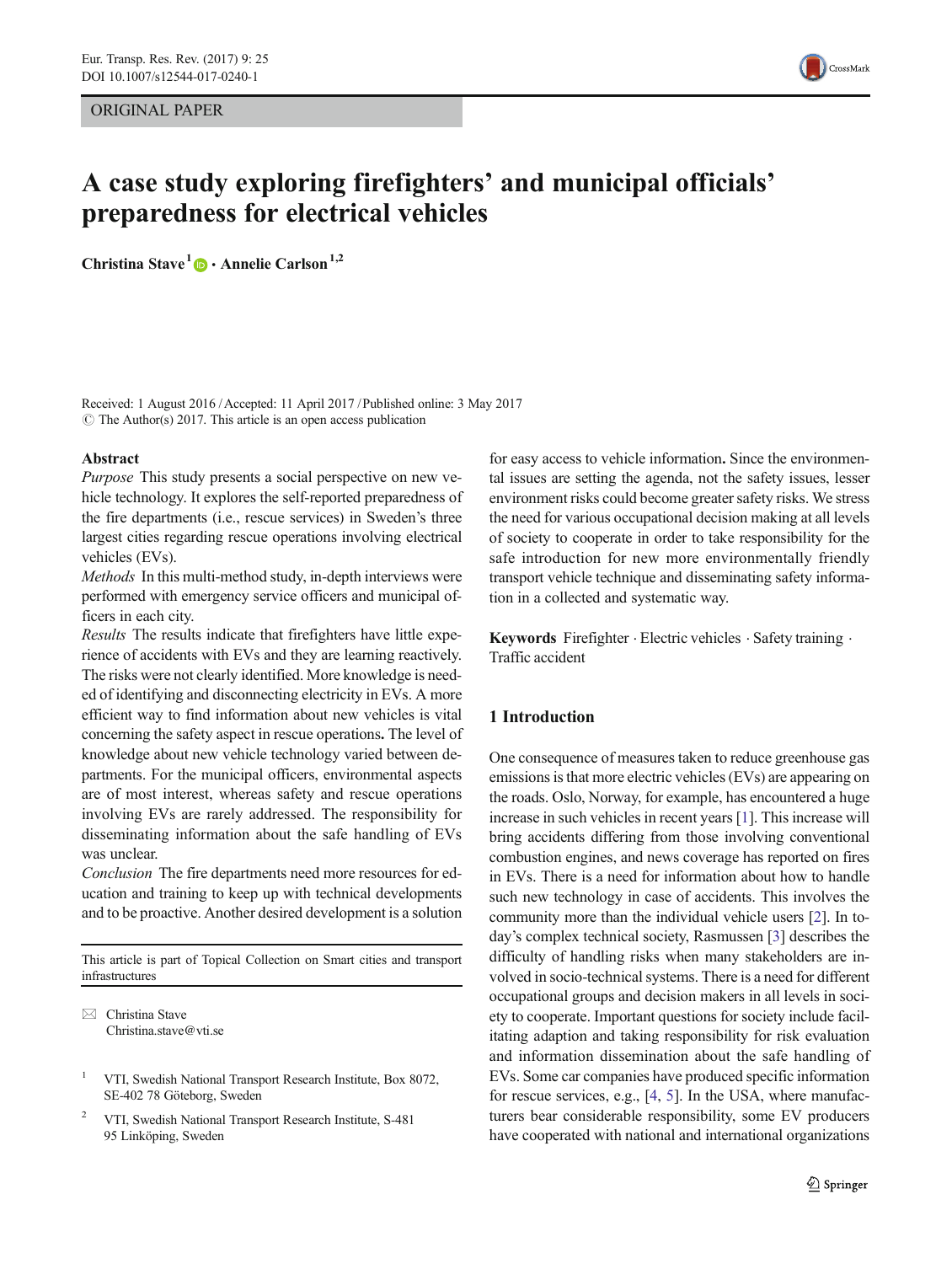to compile an Emergency Response Guide [[6](#page-8-0)]. The National Alternative Fuels Training Consortium also provides information about EV training programs for rescue services [\[7](#page-8-0)].

Much existing knowledge is national in focus and ignores the local level. Visvikis et al. [[8](#page-8-0)] observes a gap in the typeapproval legislation relating to safety and rechargeable energy storage systems (RESSs). Standards would improve safety [\[9\]](#page-8-0) because few local rescue services have the capacity to learn about all the different EV models. Few studies have examined safety behaviour and knowledge among emergency responders [[10\]](#page-8-0). In sum, the literature on EV risks primarily has a technical focus, and one specific research gap concerns rescue service self-reported preparedness and the local authority views of EV risks and safety. Here, preparedness means the ability to effectively handle accidents with new types of vehicle technology and the possession of sufficient resources, such as technical devices, vehicles, and competence [[11\]](#page-8-0).

Accordingly, this study explores stakeholders' experiences of rescue operations involving EVs and how stakeholders reason about their preparedness regarding EV risk and safety issues. It is their own estimation of their capacity and abilities to handle EV risk and safety issues. This was done using a multi-method approach addressing two stakeholder groups in Sweden. To operationalize the aim, it was divided into two sub-questions: (a) How do stakeholders reason about their preparedness regarding EV risk and safety? (b) What are the perceived barriers to and facilitators of the future handling of EV accidents?

### 2 Background: The Swedish rescue service context

In Sweden, municipalities are responsible for emergency assistance within their geographical areas, evaluating their needs for staff and staff education. Each municipality in Sweden must have a fire chief who is responsible for keeping emergency services dispatchable and for allocating resources to rescue operations as needed. The Swedish Civil Contingencies Agency (MSB) is a national governmental authority responsible for developing and supporting societal preparedness for accidents and crises. It coordinates various sectors of society and ensures that education and training are performed.

A full-time firefighter must undertake two years of education arranged by MSB [\[12\]](#page-8-0), which also educates emergency operation leaders. More than half of all firefighters in Sweden work part time and have another employer in addition to the municipal emergency service. They are on standby duty (usually every fourth week) and are obliged to participate in education and regular training, but can join the force after only a two-week preparatory course.

Accidents with EVs are described in MSB information material treating rescue operations involving both people and vehicles [[13](#page-8-0)]. The MSB website [\[12\]](#page-8-0) also provides

information and an instructional film for rescue personnel dealing with traffic accidents involving EV cars [\[12](#page-8-0)]. One example of such information is a report on the "state of the art" from the Räddningskedjan research project [[14](#page-8-0)]. Education with a special focus on EVs has been given to some firefighters, based on international research and full-scale tests of burning batteries in electrical cars [[15\]](#page-8-0).

# 3 Methods

This case study examines three rescue services and municipalities in Sweden's three largest regions, namely, Stockholm, Göteborg, and Malmö. It is an exploratory study of society's use of resources and the safety aspects in relation to new types of vehicles.

A case study provides information very close to actual perceptions and behaviours in daily performance. Multiple information sources are applicable in case studies [\[16](#page-9-0)] accordingly, a multi-method approach was applied in three steps:

- 1. An overview of documented accidents and potential risks of EVs was compiled: First, accident statistics were analysed. A search of accidents involving EVs was conducted in the Swedish Traffic Accident Data Acquisition (STRADA), a database of injuries and accidents occurring throughout the Swedish road transport system. Another search was conducted in the MSB accident database [\[17\]](#page-9-0). We then reviewed the literature on investigations of accidents involving EVs.
- 2. Data from step one were analysed and four potential accident scenarios were constructed as a basis for in-depth interviews with emergency responders at the rescue services. The purpose is to explore their experience in their situation, not to evaluate their knowledge or stated behaviour in relation to any appropriate response.
- 3. During in-depth interviews with firefighters and rescue leaders, the four potential accident scenarios were orally presented and discussed. Local and regional authority street-level bureaucrats were also interviewed regarding their roles and responsibilities. For all stakeholders, the questions addressed knowledge, preparedness, and experience of EV safety and risks.

The personal interviews were performed using a semistructured interview guide [[18\]](#page-9-0) and lasted about two hours each. The interviews were conducted at the interviewees' offices in October and November 2013. They were recorded, transcribed, and analysed using a simple form of content analysis [[19\]](#page-9-0). In this analysis, themes were sought within the frame of the interview guide, and key quotations were used to reflect the interviewees' knowledge, attitudes, and practices. All interviewees were anonymized.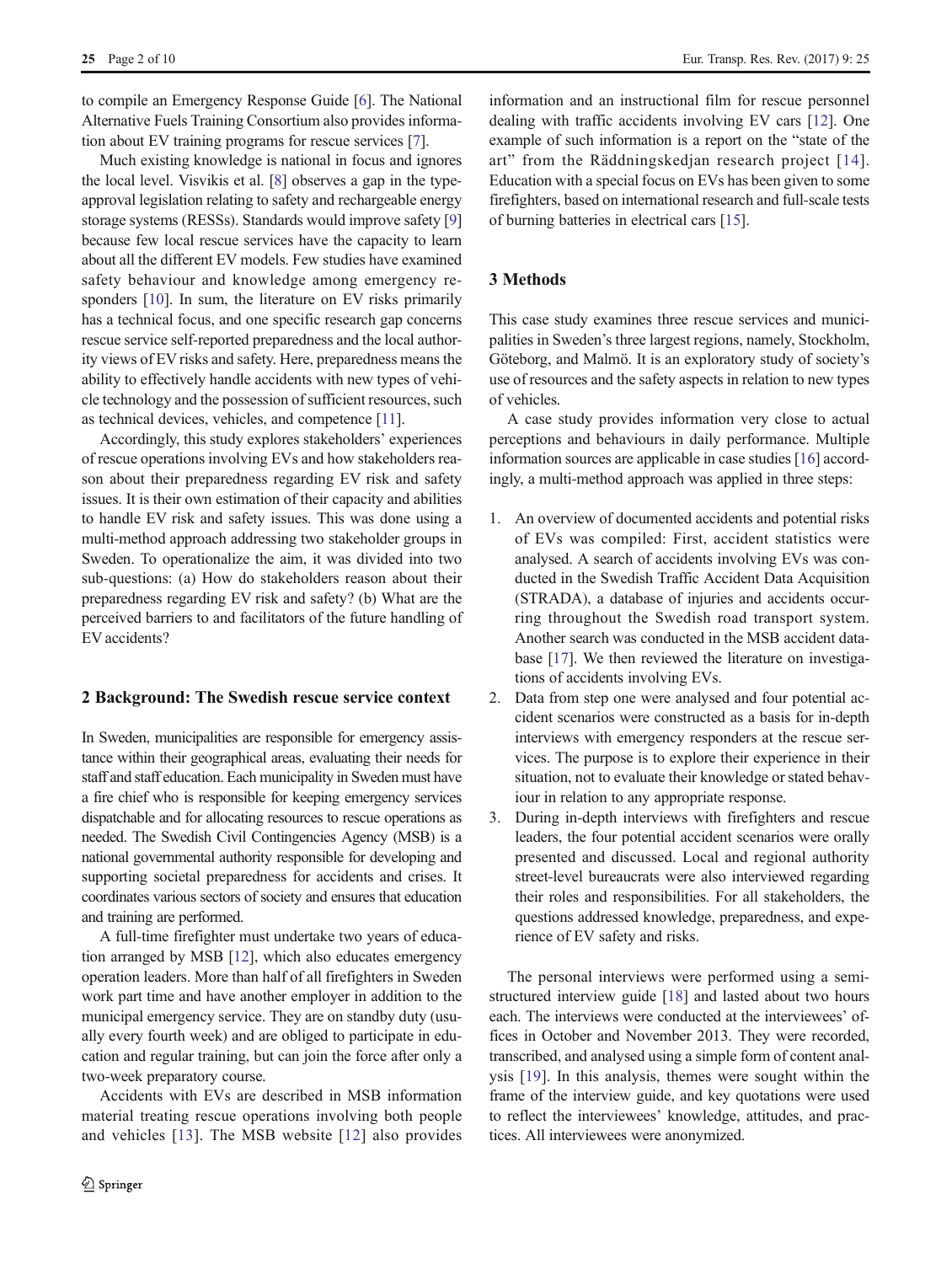From the analysed interviews an image was created to synthesis the conclusions. This representation of the results is presented as the inverse of reported deficiencies, showing the potentials to increase firefighter's preparedness and safety in handling accidents where EVs are involved.

### 3.1 Participants

The three regions were chosen because the EV fleet is expected to increase first there and thus the experience is expected to be the greatest in these areas. We interviewed one rescue leader in Stockholm, one rescue leader and two firefighters in Göteborg, and one rescue leader, one training leader, and two firefighters in Malmö. All interviewees except for the training leader were men. One municipal official specializing in traffic and/or the environment was interviewed in each region; all three of these officials were women.

# 4 Results

# 4.1 Overview of documented accidents involving EVs and of potential risks

### 4.1.1 Statistics of accidents with electrical cars

Over seven years (2006–2012), there were 477 accidents involving various sorts of EVs registered in STRADA. Only one (2012) of these accidents involved a battery electric vehicle (BEV). Four of the accidents were fatal and 103 caused serious injuries. Many of the EVs involved in these accidents were small vehicles for example, postal service cars, golf carts, and moped-cars, driven at a maximum of 45 km/h. This means that the accidents often happened on cycle paths. In STRADA, the only way to register how the involved vehicle is powered is to record it as a comment, which is rarely done. The accident descriptions we found made no reference to electrical systems or batteries. The MSB accident database (2002–2012) included only four registered accidents involving EVs. Also in this database, electrical cars can only be identified if the rescue services specifically recorded that the accident involved an EV. In neither database were the causes of the recorded accidents linked to electricity.

# 4.1.2 Literature review of investigations after accidents involving EVs

A report from Räddningskedjan, [\[14\]](#page-8-0) note that the battery systems in EVs are made of various flammable materials, leading to uncertainty and danger among rescue teams as well as people involved in the accidents. Results of fire tests of EVs battery cells and packs has also been published [[20](#page-9-0)]. Hoffman [\[21\]](#page-9-0) examines how a 400-V traction battery reacts to contact

with fresh and salt water. Nothing drastic happened during the tests, but a battery that has been drenched with water and not discharged could still retain a dangerous voltage level several months later, which rescue services, car mechanics, and car recyclers should be informed of.

Sturk and Hoffman's report [\[14\]](#page-8-0) on the potential risks of EVs in traffic accidents presents an overview of various accidents involving EVs, focusing on batteries and fire. The following summarize several accidents covered in the report:

- & After a crash test of an EV there were no serious problems with the car. Three weeks later, the car caught fire due to the electrical energy left in the battery. The combination of the particular damage and the weather conditions led to a short circuit, which caused the car to ignite.
- & A petrol-fuelled car crashed into an electrical taxi at 180 km/h in China. The taxi flipped over, hit a tree, and caught fire, resulting in the death of all three passengers. The tree penetrated the battery, causing arcing and a short in the high-voltage electrical circuit, which ignited flammable material in the car, including the battery. The battery did not explode and no faults were found in the design of the safety system.
- & A fire occurred in an EV on a ferry between Oslo and Copenhagen; the EV was a rebuilt SUV (sport utility vehicle), converted from petrol to electricity. The charging was performed using a homemade charger and the car was not approved. No signs indicated that the fire started in the battery.
- Three fires occurred within six weeks in the USA. An EV caught fire on the motorway after hitting a hard object that penetrated the front part of the battery and damaged some electrical components. The second fire occurred in an EV driven at high speed into a roundabout, where it crashed into a concrete slab, hit a tree, and caught fire. The third fire was caused by a hard object penetrating the front part of the battery from beneath, which damaged the electrical system and started the fire.
- An accident involving a car that was converted from petrol to electrical operation was investigated in Sweden [[22\]](#page-9-0). The fire started when the car had likely been charging for more than 24 h. The car probably lost coolant and the heat became so intense that aluminum in the vehicle heater melted (660 °C) and started a fire inside the car. The traction battery probably did not start the fire, but could have arced when the cabling was damaged, possibly contributing to the fire.

A section of the MSB instruction book [\[13](#page-8-0)] focuses on the safe handling of EVs, including how to handle and shut down their electrical circuits, the risks of lithium-ion batteries, and chemical risks associated with handling batteries and fires in battery packs. The book also notes a problem in identifying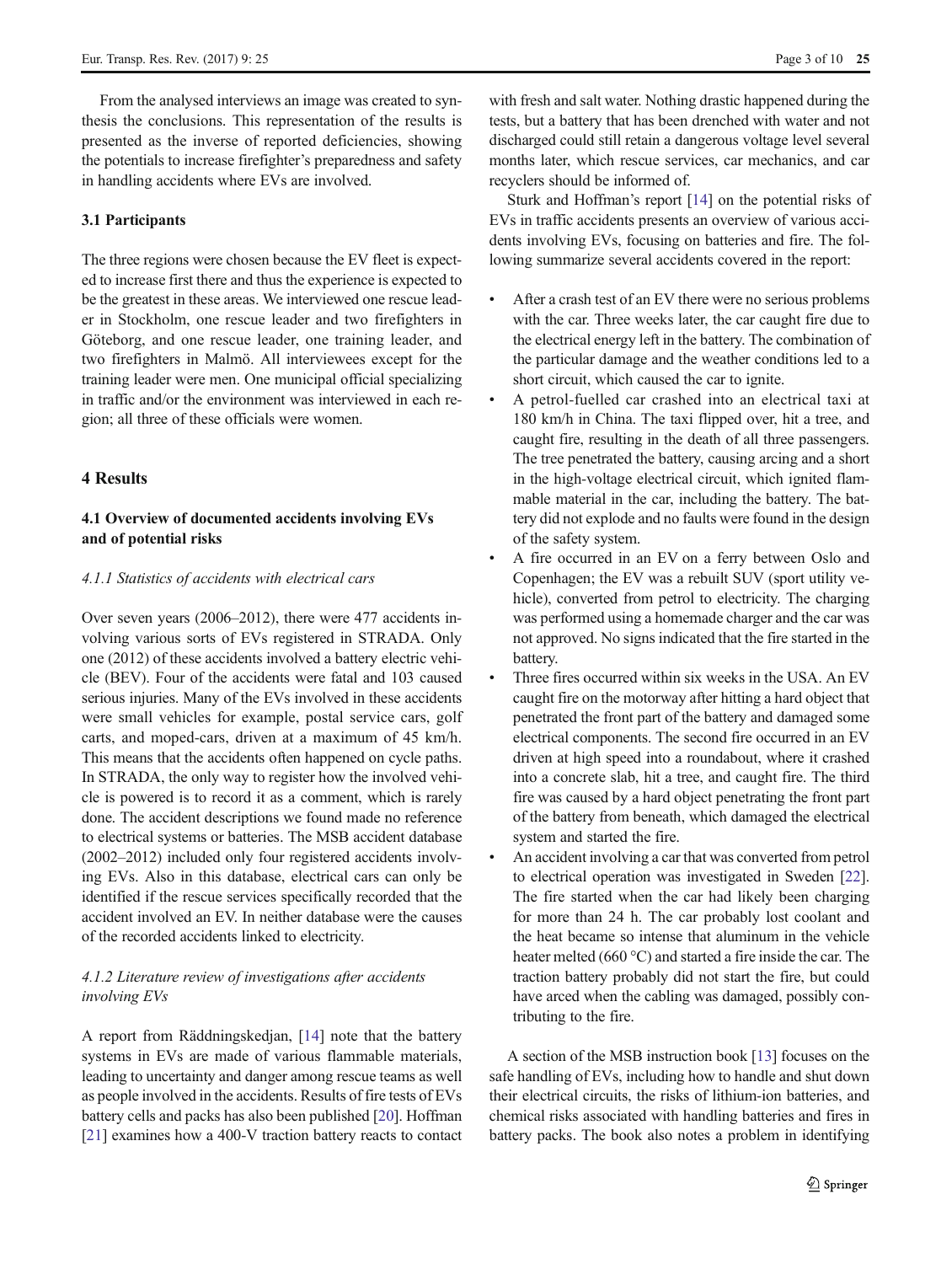EVs, as there is no standard or industry agreement for how to mark electric and hybrid cars. A software system, the Crash Recovery System (CRS), that can help identify EVs and indicate how to handle them in order to disconnect the battery power has been introduced in Sweden. Data stored in a CRS can provide a diagram of where the batteries are located, where various pressure containers are found, at what points the vehicle is reinforced, and what safety equipment the vehicle contains. The software is installed in a laptop or tablet PC controlled by a touch screen. Emergency Call (eCall), another tool under development to assist the rescue services, causes EVs to automatically dial 112 in case of an accident.

# 4.1.3 Five risk areas

The above overview identified the following problem areas:

- 1) difficulty identifying whether or not a vehicle is an EV
- 2) knowledge of how to turn off the electricity in all car models, to be able to cut open an EV safely
- 3) the kinds of fluids that can leak from batteries and how to handle them
- 4) how to put out fires in electrical cars and what gases can develop in these fires
- 5) risks associated with electricity if an EV comes into contact with salt water, and whether this risk would remain after a rescue operation

From the five problem areas identified above, four scenarios were created as a base for discussion with firefighters about their preparedness and actions with electrical vehicles in accidents, see section 4.2.2.

# 4.2 Interviews with stakeholders

Presented here are the results of the interviews with rescue leaders in Stockholm and Göteborg regions, Rescue Services South/Malmö as well as firefighters in Göteborg and Malmö. First the different rescue services are presented in addition with their attitudes towards and experience with electrical vehicles. This is followed by their responses of how they would act in the four scenarios according to their perceived experience and knowledge.

# 4.2.1 Interviews at the rescue services

Storstockholms brandförsvar (SSBF), the largest rescue services organization in Sweden, involves cooperation among ten municipalities; it employs approximately 750 firefighters at 15 fire stations and provides rescue services for 1.1 million people. All SSBF firefighters have undergone specialized education, including training in operations involving car accidents, and some of them have specialized knowledge of

particular areas. The nearest fire station responds to the accident alarm, and special competence is called from other stations as needed. The rescue services lead the operations at car accidents.

According to the interviewee, SSBF has little experience with EVs, and there are probably firefighters who have never attended an accident involving a BEV. They have received information about EVs from personal contacts, MSB, and contacts with the Swedish car manufacturers Volvo and Saab. SSBF has no technical help systems today, but the SSBF interviewee thinks that eCall would help reduce the time between call and response and that it would be a good system to link to the Crash Recovery System (CRS), which SSBF plans to buy for five new vehicles. "Electricity is something that many are worried about. We get questions about EVs during training and the guidelines say to be careful with orange cables when cutting through vital supporting parts of the car. I have heard that there is no danger to your life or of electricity running through your body, but if you feel your nose starting to itch, you should back off. The high risk today is our lack of knowledge – I see that as the worst problem. The recommendation is that we should keep on working and using the same routines as we have used before".

Räddningstjänsten Storgöteborg (RSG) is a rescue service organization serving six municipalities and 794,000 inhabitants. A total of approximately 500 firefighters work for RSG, and there are four specialized fire stations, each with 30 personnel who are specifically educated to handle traffic accidents. These specialized firefighters can help during first calls in severe accidents if there are problems, for example, with electrical vehicles. These specialists have better tools, more knowledge, and more training than the rank-and-file firefighters. There is a contact person at every station who is also a specialist responsible for training, seeking information, and maintaining international contacts. During the interviews, it became apparent that knowledge of electrical vehicles varies among firefighters. In most cases, members of the public arrive first at the accident scene, followed by the rescue services, the ambulance, and finally the police. There is little cooperation between RSG and the ambulance service or police due to a lack of time and resources. MSB has a web-based training programme that the interviewees from RSG find useful, though they are hesitant about the quality of the training outcome. RSG is positive about eCall and, because they have CRS and can get information about EV risks from MSB, they find themselves able to handle most EV models. "It is not so easy to see whether a car is a hybrid, but we have a system to help us determine this. We would like to see a standard for how to deal with accidents involving EVs. We are kind of left in the dark, but have some vehicle models we know how to handle".

RSG has some experience of accidents with various EV models. The firefighters learned early on to disconnect the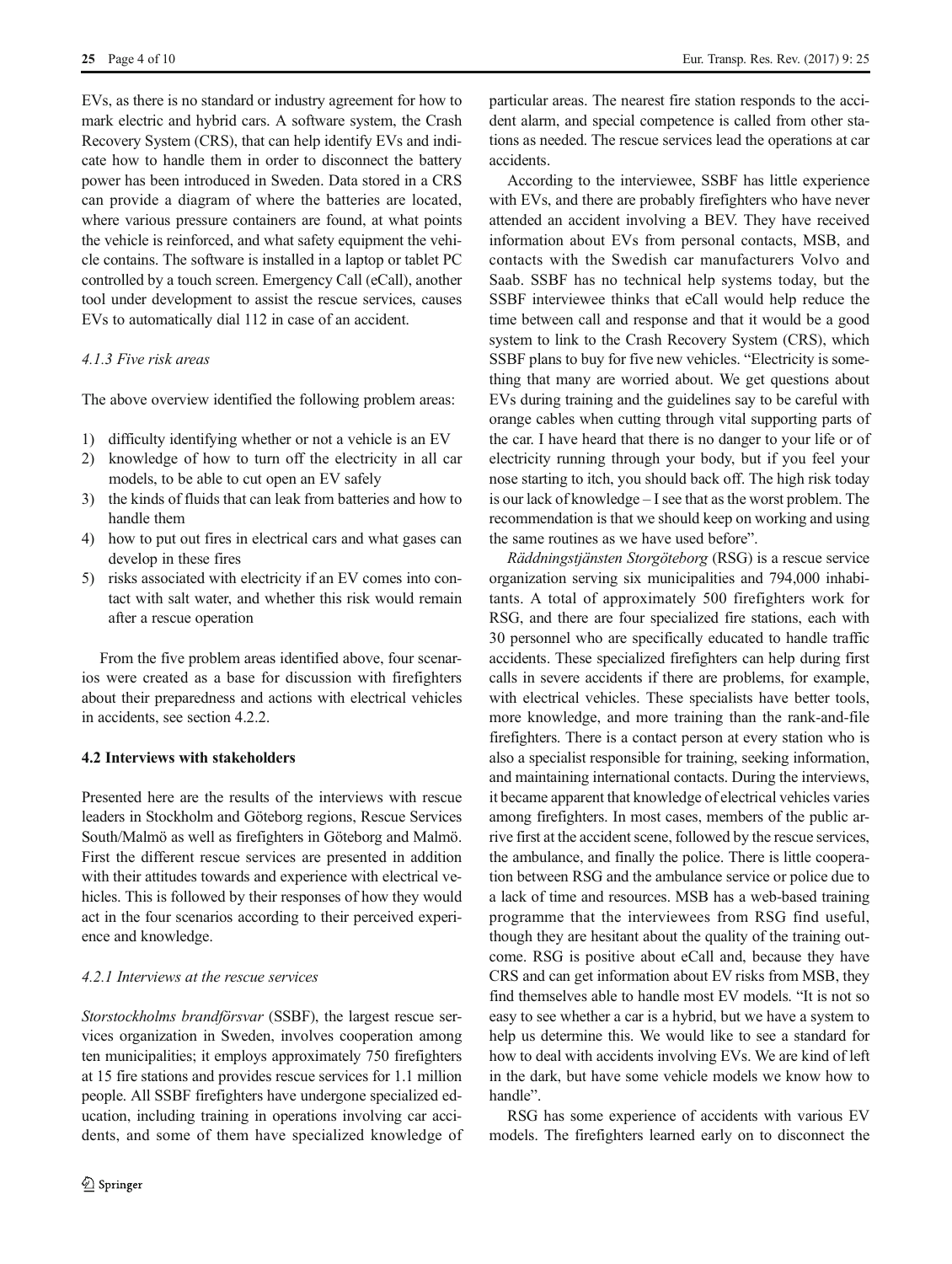electricity while wearing insulating gloves and they got information from EV manufacturers. RSG is close to Volvo Cars laboratory, and the interviewed firefighters think that RSG gets good information from Volvo, but that there are several other EV models that they know little about. According to tests from the USA, smoke from battery fires is very toxic, so RSG is hesitant to expose anyone to it. The standard is to extinguish car fires with water, and this applies to EVs as well. They do not think that there is a great risk of arcing or short circuits/electric shocks." We do not regard EVs as exceptionally dangerous unless we have to cut them up or we see damage to the battery". "We cannot be afraid of doing something, because we have to take care of the crash victims".

Räddningstjänsten Syd is a rescue services organization working for five municipalities (including Malmö) with 513,000 inhabitants. It has approximately 350 employees, 25% of whom work part time. All its units can respond to traffic accidents, but two of the fire stations have special skills for dealing with heavy vehicles and complicated operations. When a severe accident occurs, one of these two stations gets the call. The interviewees think that Räddningstjänsten Syd is not very experienced at handling accidents involving EVs, but is learning from accident investigations and training. Accidents with EVs have happened, but not everyone gets information about these cases because the operation reports, which are sent to MSB, are not followed up. The information often stays with the people involved in the operation. The Räddningstjänsten Syd interviewees think that the particular risks with EVs are short circuits along with risk of fire, electrical shocks, and leakage from the battery/high-voltage system. They think that it is difficult to identify how a car is powered, and that it is impossible to know every vehicle model in Europe. To identify cars, Räddningstjänsten Syd is now evaluating CSR, but the interviewees point out that education is required to handle CSR, understand the risks identified, and handle them properly. Stockholm, Göteborg, and Syd/Malmö regions have more time for these matters than do small, part-time units. "We always work following a standard, not special routines or instructions depending on different types of vehicles or car models". "The rescue services need a system, a way to operate that functions everywhere, regardless of car model. We have to work in a general way, we cannot know every detail – that is too much to keep track of".

Räddningstjänsten Syd uses water to put out fires in EVs and has not tried other types of fire extinguishers. Regardless of whether they are responding to a traffic accident or a fire in a car, the responders all use protective equipment, such as protective respirators, and must be prepared for explosions. "If you ask the manufacturers, they say that it is almost impossible for anything to happen to them (i.e., the batteries). But something could happen, and then you could get leakage of all sorts of fluids, toxic gases, and also hydrogen.

Then you have to work with a lot of ventilation, know the risks, and be able to handle them".

# 4.2.2 The rescue services' handling of the four accident scenarios

Below are the results of the interviews with firefighters from the three Swedish regions, written from their perspectives and in their voices. First, each scenario is presented. This is followed by a summary of the responses from the firefighters in the three Swedish regions.

Identification of the vehicle at the accident scene is done based on experience and by looking for a label on the car or a power outlet. If vehicles are severely damaged, the identification is difficult.

Scenario 1 – Risk of electric shocks

A single-car accident involving a BEV car on a 90 km/h road: The car drives off the road onto the shoulder and spins around. The vehicle is partially deformed in the front and rear, though there are no clear signs of battery leakage. The car may still be in the driving setting/in gear, although the wheels are still. The ignition key/circuit breaker cannot be reached. People remain in the car, partly trapped and needing help to get out. The first at the scene is the ambulance crew, who can communicate with the BEV driver. There are standard routines that set out every task for every firefighter arriving at an accident scene. One firefighter is responsible for protecting the others from fire. If people are trapped in a car, the firefighters take out the fire extinguishers. Sometimes there is a problem turning off the ignition, because often the car doesn't have a key, or the ignition switch cannot be reached. If the firefighters cannot turn off the ignition, they have to work very carefully so that the airbags do not inflate, which poses a risk to both the rescuers and those being rescued.

### Response:

The firefighters do not consider it dangerous to walk up to the vehicle, but there is some concern about electric shocks when cutting open a car that has been deformed in a crash. At first, they try to locate any orange cables, often placed in the supporting frame and in the middle of the car. The routine is to disconnect the 12-volt battery. "We know that we cannot cut orange cables". "If I had my Ipad (with CRS), I would have searched for information". There are various approaches, for example: "When it is an electrical vehicle, everyone thinks more and does not cut as much, but works with tools instead.", "We are not good at all and get worried when we see these vehicles". "Just because it is an EV, we don't see increased danger – there are other risks, like airbags".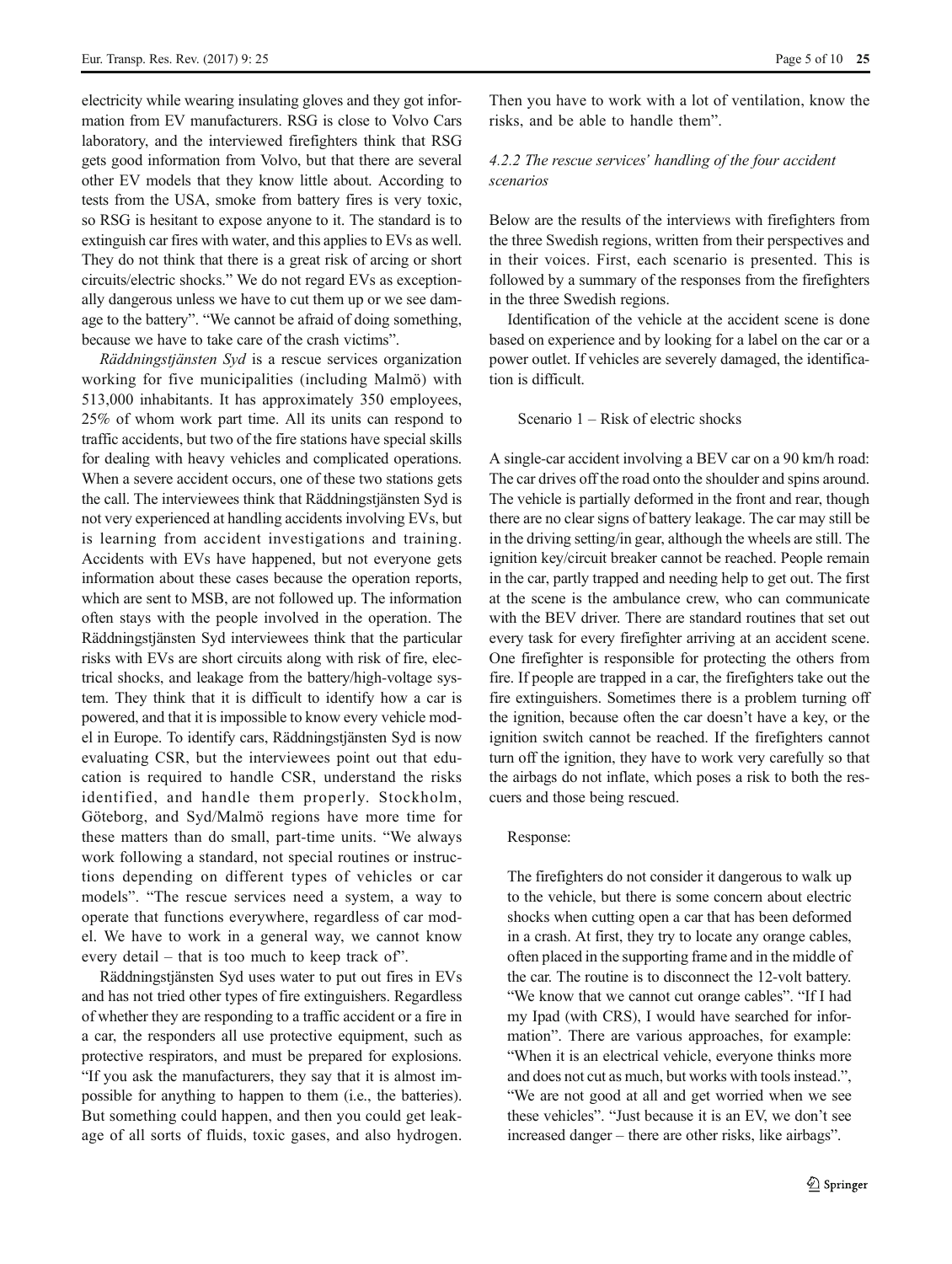The electricity in most EVs can be switched off in one handgrip, but it is done in different ways in different models – "We would like it if all cars had one switch of the same colour in the same place". But it could also be different ways to switch off the electricity and sometimes the switch is difficult to reach. "Even though an EV is out of power, one should still not cut the cables". "All firefighters should know that the cables are often placed in the centre of the floor of the car – this is a matter of education". The interviewees think that there is generally little experience of EVs in Sweden.

The firefighters do not believe that electric shocks from the car's body are a risk with EVs. They think that shock risks arise only when they have to use force to get the crash victim out of the car or if there is leakage from the battery. They know that if high-voltage cables get damaged and come into contact with the chassis there will be a short circuit and arcing can occur. If there is a short circuit, however, the fuses will take care of the problem. "I have no evidence of how dangerous it is or of how great the electric shock risk is for EVs, but it is worrying. We have not had this type of accident yet, though". At one station, the interviewees say that firefighters wear rubber gloves when working, and that some fire trucks are equipped to be able to disconnect the electricity in EVs. At another station, firefighters say that certain car manufacturers advise them to wear the special gloves that electricians wear, but that they don't have such gloves. "We don't expose ourselves to any deadly risks".

#### Scenario 2 – Battery leakage

Two passenger cars collide. One car is a BEV car and the other is a biogas-powered car. There are large frontal deformations of both vehicles, and both drivers are severely injured and trapped in the cars, unconscious. At first sight, the drivers seem to be very injured, as they have a hard time breathing and their blood circulation is impaired. Immediate action is required: getting them out of the cars, first aid treatment, and transportation to hospital. The battery pack in the BEV is out in the open and damaged, the batteries are leaking unknown fluids, and both vehicles and probably both drivers are also contaminated.

#### Response:

The interviewees assume that it requires great violence for battery leakage to occur, because the high-voltage batteries are placed in the safest position in the car, i.e., in the centre, near the back, and encapsulated in a box for protection. A critical, very dangerous situation is when they must get the occupants out of a car as fast as possible. How they act depends on how much leakage there is from the battery and whether or not the fluid is toxic. If someone has come into contact with toxic

fluid, the foremen must increase the safety level and implement decontamination. As long as there is no steam, the battery fluid can be washed away and personnel must avoid coming into contact with the fluid. If there is gas leakage, a fan can be used to blow the gas away, and if it leaks a little, they spray foam around it to prevent fire: "Cutting someone loose in this situation is not fun." "You recognize the smell of gas and some people know what the old batteries smell like, but the new ones…?" "We will cut and take out the victims, and then we have the security firefighter spray water if something might happen to the battery. It is crucial to get the injured people out". The interviewees find that they have little knowledge of situations involving chemicals, and seeking information from car manufacturers about the fluids in batteries is difficult. It is the effect of the chemicals that is the big worry: "The absorbent takes care of the chemicals, but you wonder what is leaking. You want to know afterwards what you have been dealing with – was it very toxic?"

#### Scenario 3 – Fire in garage

Smoke is seen coming from a parked electrical vehicle charging in the underground parking garage of a large shopping centre, at 2:00 pm on a Saturday. The cause of the fire is unclear, and the way to the smoking car passes within at least 50 m of other vehicles filled with diesel, petrol, or ethanol.

#### Response:

A fire in a parking garage requires a big operation and poses great risks to the firefighters. One cannot simply let it burn: the fire has to be limited in some way, as otherwise it could cause structural weakness in the building. "It is an adventure even to reach the burning  $car - it$  is very difficult in these underground parking garages. One must ventilate and evacuate them to get in safely". Protection for all the firefighters must be ensured, and it can take a long time to get inside if there is a lot of smoke. The centre of the fire can be located using a heat camera, but if it is only smoking, there is nothing to help the firefighters find the burning car. When they get to the car they have to identify it as an EV; it could be difficult to see small lettering in the smoke, but hopefully they can see the cord leading to the charger. They can put out the fire with foam, but the foam disappears quickly. "Fires in garages are a big problem for us, but electrical vehicles are not so dangerous. I would say that we have a car fire in an underground parking garage almost every week, so this is not an unusual scenario for us. The fact that it is in a shopping centre with a lot of people is not so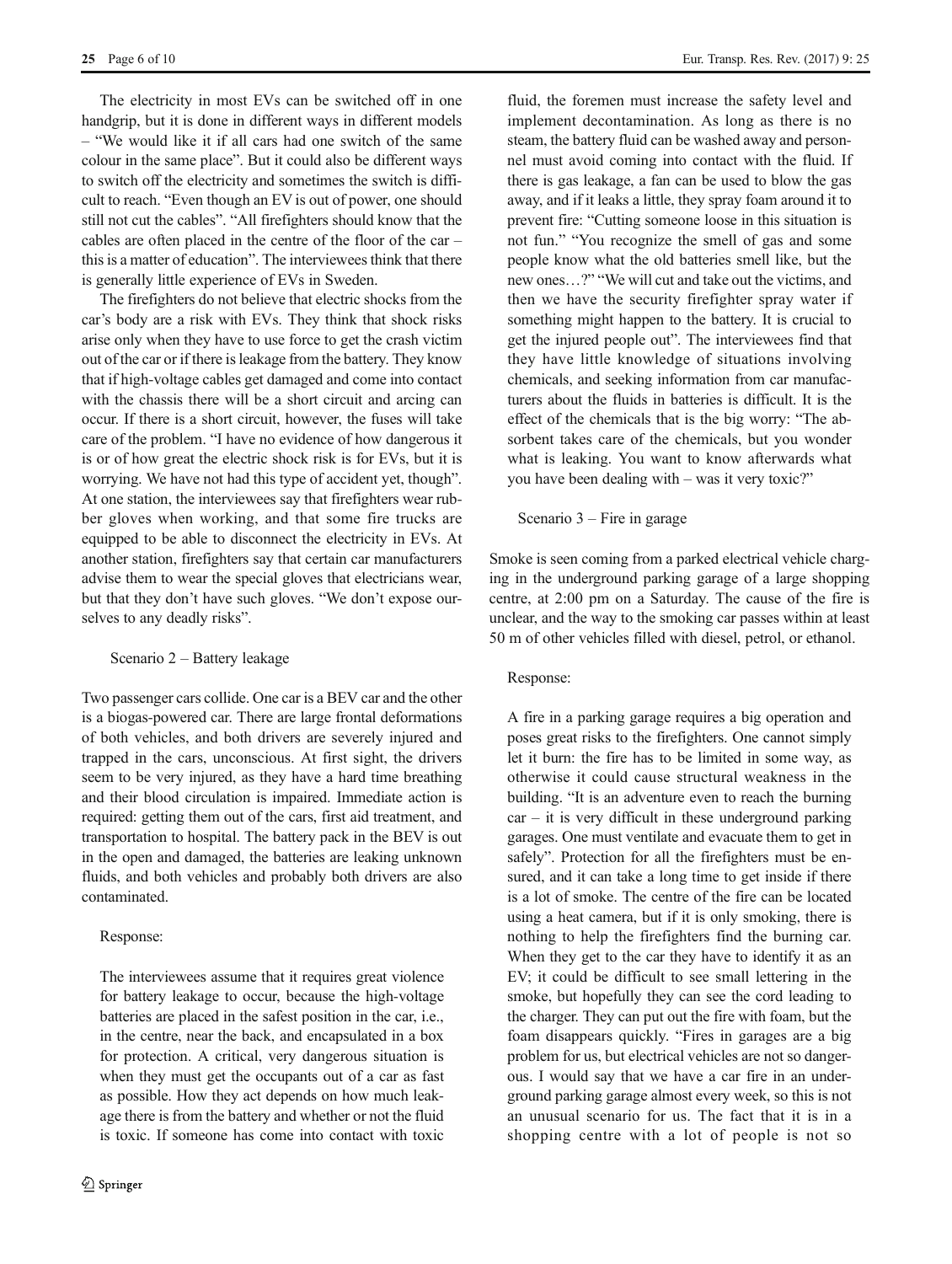common". There are fires in vehicles every day, and the interviewees think that they might have put out fires in many EVs without realizing it. They say that the approach to safety is completely different compared with ten years ago, because it is more dangerous when cars burn now, both because of what you get on your body and because of the fumes you breathe in. The interviewees think that the more expensive a car, the more dangerous it is, and if it is built out of carbon fibre, the risk is similar to that of asbestos.

# Scenario 4 – Electrical vehicle under water

During a storm with flooding, a petrol-electric hybrid becomes stuck in the water underneath a bridge. The driver calls emergency services to say that the car's occupants cannot get out of the car and will drown if they do not receive immediate help.

#### Response:

The firefighters are unsure whether or not a submerged car will be conductive: "Yes, water conducts electricity. I have also posed that question and not got an answer". If nothing has damaged the car, they believe that there is no danger. They remember one situation in which some people were trapped in a car submerged in water and couldn't get the doors to open. In that case, they lifted the car out of the water. "I don't think that we should be scared of getting an electric shock. We should just go in and take them out. The car is only stuck because of the water; it has not crashed. We only have to get the door open and get the person out  $-I$  don't think we should consider this dangerous". Some have got information from manufacturers that their EVs react to water exposure by automatically turning off the high-voltage system. They assume that they should therefore have treated this electrical vehicle in the same way as an ordinary car.

#### 4.3 Interviews with municipal officials

The following are the results of interviews with officials from the environmental or traffic offices in Stockholm, Göteborg and Malmö.

In Stockholm, we interviewed the person responsible for the national electrical vehicle procurement contract. This makes the Stockholm case special in that this person has more knowledge of EVs than do the other officials interviewed. The electrical vehicle procurement contract summarizes safety issues connected with electrical vehicles [\[23\]](#page-9-0) state: "There is knowledge of how to deal with electrical cars in many different places. In some areas, however, for example, when charging indoors, there is a lack of knowledge, routines, and rules. The knowledge is not widely disseminated". The interviewed official knew about the problem but did not have a clear strategy for how to disseminate the information and did not know who should be responsible for doing so. "We feel responsible because we are promoting electrical vehicles and installing charging stations in the city, so of course we think about this". "We have also been thinking about what will happen if a charging station gets hit by a car or vandalized, but we have equipment that will switch off the electricity". "We have not been in contact with MSB regarding EVs; we have mainly had contact with Swedish Energy and the car manufacturers directly". "Now there is a growing number of electrical vehicles, and when we meet the car manufacturers they say that the cars are approved and that the electricity will be switched off if the car crashes". The official informed us that you do not need a building permit to install charging stations, but that there are rules and recommendations and a checklist to follow. Car repair shops servicing EVs must have knowledge of high voltage and a three-day course is required for the mechanics. The official says that her office has not been in contact with the Swedish vehicle inspection company, as the inspectors will not work on EVs in any case. When it comes to scrapping EVs, it is the manufacturers' responsibility, and they must take back both the batteries and cars. In Norway, all number plates of EVs start with "EL", so it is very obvious what cars are EVs.

In Göteborg, we interviewed a green vehicle project leader in the Traffic Department. She claimed that the development of new environmentally friendly cars is technology driven. The engineers talk about what kinds of cables to use for charging different cars, but that is nothing the City of Göteborg should care about. The project leader was also hesitant to say whether EVs should be treated differently from other green solutions. When it comes to charging at home, the energy company in Göteborg is responsible. Regarding public charging stations, it is not clear who is responsible if something happens and, if so, who will take care of whatever then needs to be done. The project leader sees EVs as safe vehicles in accidents, problems only arising if the car is not charging properly or if there are knowledge gaps about charging. She has heard worries because of fires in EVs in the USAwhen the cars have become too hot, but the project leader does not think this will be a problem in Sweden's cold climate. If there are problems, she is convinced that the vehicle industry and the electricians will solve them." We have no cooperation with the rescue services, but they have not come to me either. I wonder if they have been contacted regarding the new electrical bus, in case something should happen, I mean". The possibility of accidents involving EVs has not been raised. The project leader thinks that the question of how, for example, towing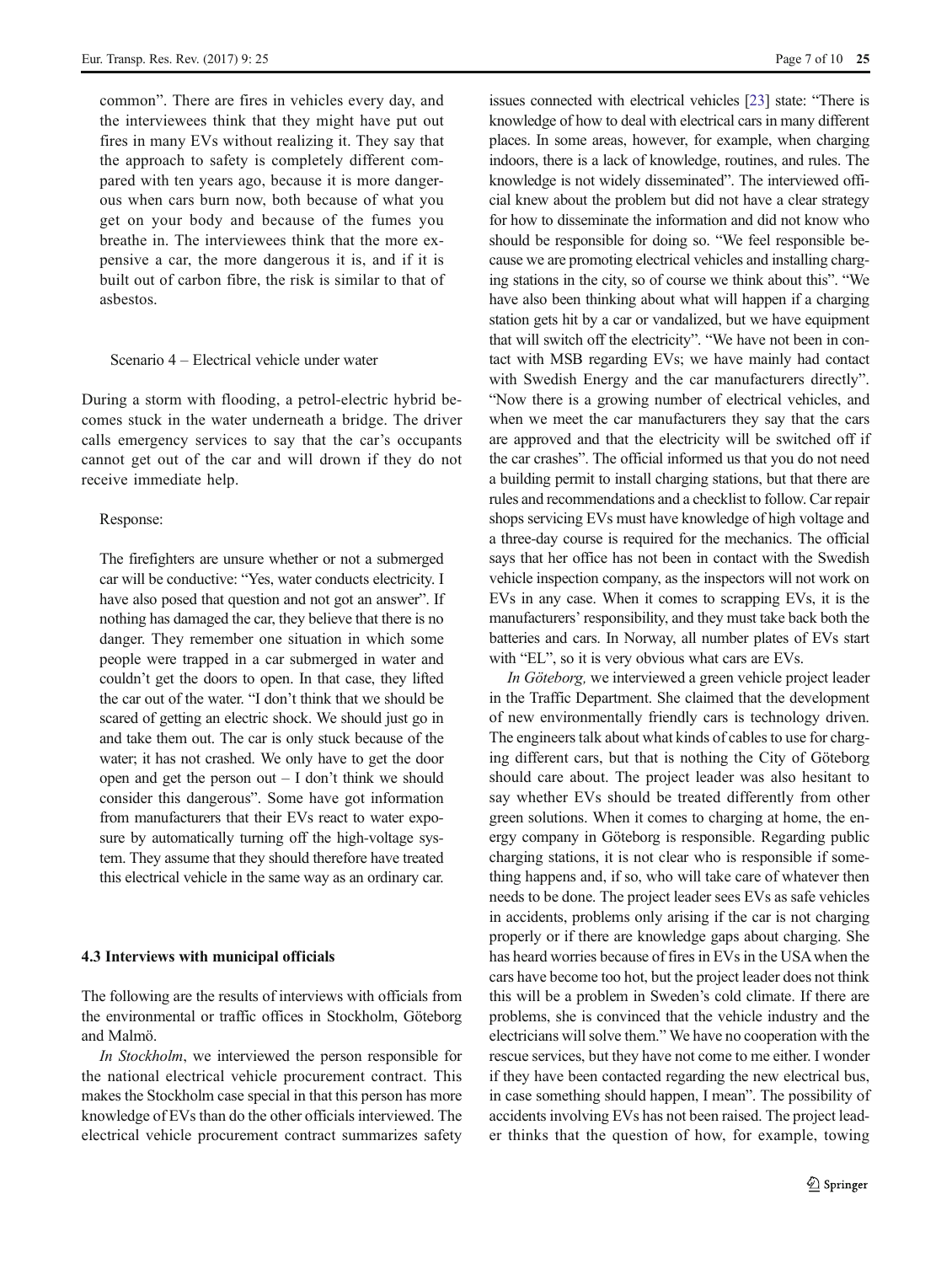service, vehicle inspectors, and vehicle recycling will handle EVs would be an interesting subject for a workshop.

In Malmö, we interviewed an official at the Environmental Office working on the city's overarching environmental goals in cooperation with Gatukontoret, which is responsible for Malmö's green vehicle strategy. It is the energy company in Malmö and the city parking company that own the charging stations. She says that it is the energy company's responsibility to inform the public of any associated risks; it is not the rescue services or the municipality that is responsible. She thinks that people are afraid just because new, unknown technology is involved. She says that energy companies are supposed to inform the public of any associated risks; this is not the role of the rescue services or the municipality." We do not think about safety when it comes to EVs or the environment. I don't think that anyone in Malmö thinks about these issues. I fully trust that EVs are safe – we have to trust that the car manufacturers produce safe products. But you never know, it's like with everything else, like, for example, mobile phones and radiation. It is not something that I ever think about".

In addition, a telephone interview was conducted with the emergency coordinator at the County Administration Board of Västra Götalands Regionen, the Safety and Security Unit. The County Administration Board is responsible for monitoring to ensure that the municipalities uphold their contracts. The coordinator informed us that "the municipality does not conduct impact assessments when setting goals, to be able to adjust, for example, electricity, safety at charging stations, or public information. The environmental issues are setting the agenda, not the safety issues. The rescue services take the initiative when they have experience of accidents or get information from car manufacturers".

# 5 Conclusions

This study focus on safety in the society and how technical questions regarding safety needs to be addressed when strategic choices are made that are supposed to lead to a better environment and/or better economy. It is of importance to explore the working situation and context for the rescue service in relation to their stated preparedness to see what is actually executed, and not only how it should be. However, it would be of interest to further investigate EV manufacturers response to the proper actions for their EVs regarding the four scenarios and what information the manufacturers are actively providing the rescue service with on an international as well as national level. The technical development for cars seem to run past the community service and there is a risk that safety is not maintained.

In response to the research question about how stakeholders reason about their preparedness for EV risks and safety issues, the interviewees from the emergency services state that their preparedness needs to improve. The appropriate

knowledge should be disseminated to both full- and parttime firefighters. EVs are not yet very common, but as they increase in number, more knowledge will be needed. One critical issue is the ability to identify the type of car involved in an accident, because this has a bearing on how to disconnect the electric power, how to get into a crashed car without risk of encountering high voltage, what toxic gases may be released, and the likelihood of explosion. The emergency officers claim that there is an immediate need to solve these problems. One of the problems identified is that each single emergency service has to search for this information for every new car model. It is not possible for every single emergency service to have an all updated data base with all information needed. And one of the needs identified in this study is the need for a different system to gather and provide necessary information in an efficient way. Information should come to them automatically and be presented simply and understandably. With new services such as eCall, the emergency services may be able to get needed information when on their way to the accident. However, this requires that the "SOS Alarm" service have the appropriate resources to handle and communicate the information. It bears repeating that the interviewees do not regards EVs as riskier than any conventional vehicle.

In response to the research question about the perceived barriers to and facilitators of the future handling of EV accidents, there were comments on the need for more resources in the form of knowledge, tools, and training. Another barrier concerns how firefighters internally gather their knowledge. The analyses showed that there is a partly reactive safety culture within the emergency services – that is, learning by doing when real accidents happen. This could be a problem one day if a battery breaks and toxic fluids or gases injure firefighters or the people that they need to rescue. According to the interviewees, this is considered the most severe problem, leading to knowledge gaps when it comes to EV risks and how to address them. Although the firefighters are trained to put out fires in EVs, their success is also dependent on how many firefighters they can send to the accident. Another obstacle to greater preparedness for EV risks and safety issues was the lack of horizontal consultation between diverse stakeholder organizations, such as the emergency services, municipalities, police, ambulance services, vehicle scrapping enterprises, and car recyclers.

As facilitators, the interviewed emergency services call for standards to ensure that high voltage is switched off in crashed EVs because they cannot learn all the technical details of various vehicle types. The responding firefighters also need tools for measuring toxic gases. Furthermore, they believe that the Crash Recovery System (CRS) could be a helpful tool; at the same time, they also raise questions concerning what organization should be responsible for updating the vehicle data in the CRS and for training firefighters in its use.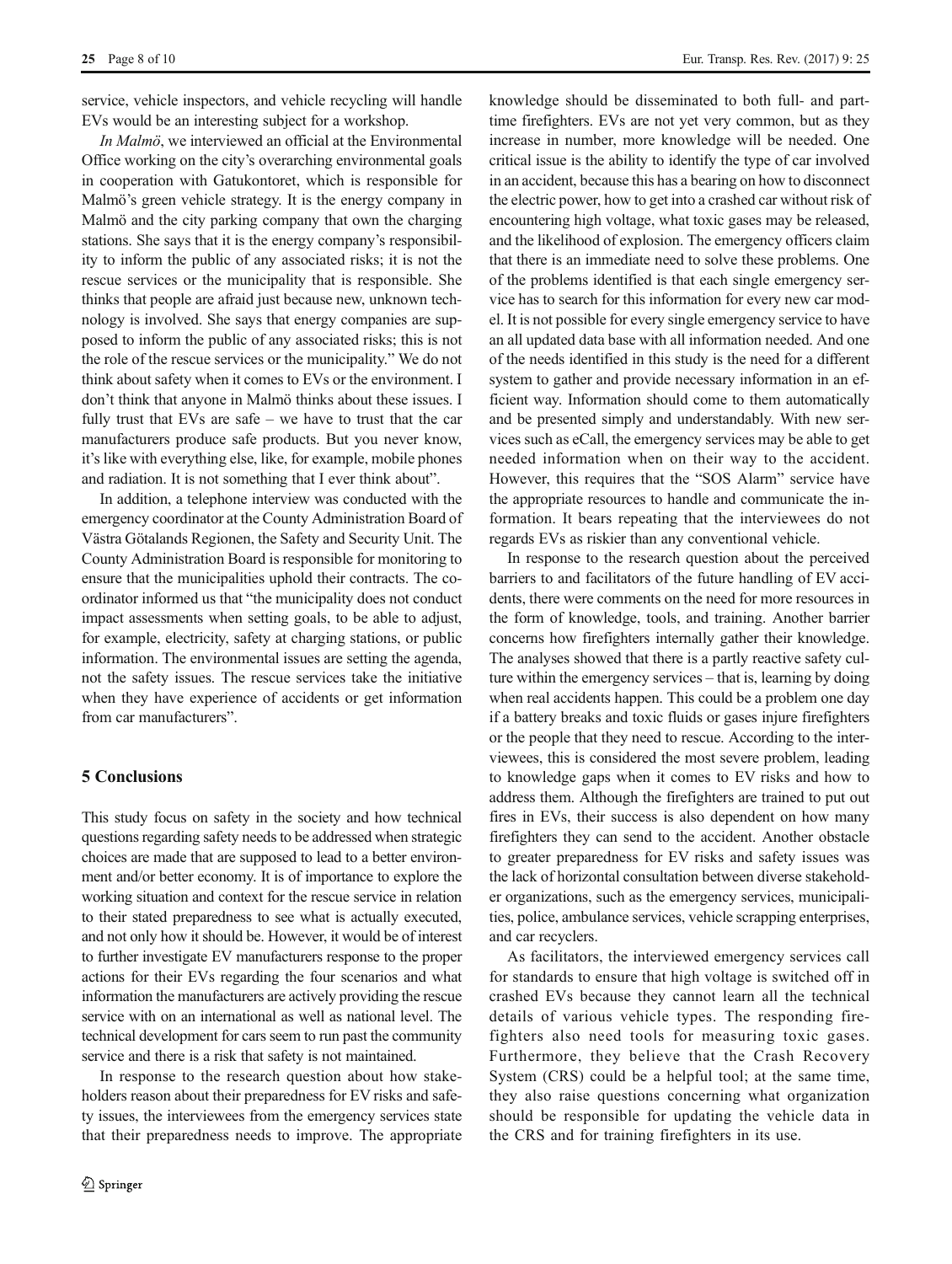<span id="page-8-0"></span>

Fig. 1 Possible facilitators for firefighters' preparedness

A figure synthesizing the needs to reach improved preparedness and safer handling of EVs in accidents is presented in Fig. 1. Three main areas has been identified in the interviews. These are Education, Guidelines and Electric vehicles, each containing tasks that are of importance for the rescue services. For efficient implementation, there is a need for proactive co-operation between different stakeholders.

Finally, this study shows that impact assessments are not conducted when setting environmental goals, and we conclude that when planning for more environmentally friendly vehicles, beside public policies and economic incentives, the costs of rescue and safety information should be included in the calculations. There is a need for a systems perspective and to break down goals and resources from the strategic to the operational levels. That the emergency services are involved earlier in planning in order to give feedback. This study demonstrated that within the municipalities the responsibility for and communication of preparedness for EVs and their charging stations are unclear. Risks arise when environmental goals do not take account of safety and when safety issues are noticed only after an accident happens instead of beforehand. In line with Rasmussen [3], we stress the need for various occupational groups and decision makers at all levels of society to cooperate in order to facilitate safe adaption of new transport technology and to take responsibility for evaluating risk and disseminating information, see Fig. 1 above. A clear definition of responsibilities is required. It is especially important to have a party who has the task to gather available knowledge and information, to present it in a uniform way and to ensure it is updated. This could be a knowledge-hub for both users (rescue services) and providers of the information (car industries and researchers). Furthermore, to facilitate for the first responders of an accident site, the vehicles should have a clear mark that identify the type of driveline. In this, there may be a need of standardization that can easily be adapted to technological advances. If the different stakeholders do not cooperate proactively, a development with lesser environment risks could become greater risks for the people handling new types of vehicles emerging from the rapid technical development of the car industry.

Acknowledgements We would like to thank all the interviewees. We also wish to thank Jan Wenäll, research engineer at VTI, and Hans Antonson, researcher at VTI, who worked on the project and shared their great experience with us.

Open Access This article is distributed under the terms of the Creative Commons Attribution 4.0 International License (http:// creativecommons.org/licenses/by/4.0/), which permits unrestricted use, distribution, and reproduction in any medium, provided you give appropriate credit to the original author(s) and the source, provide a link to the Creative Commons license, and indicate if changes were made.

### References

- 1. Figenbaum E, Fearnley N, Pfaffenbichler P, Hjorthol R, Kolbenstvedt M, Jellinek R, Emmerling B, Bonnema GM, Ramjerdi F, Vågane L, Iversen LM (2015) Increasing the competitiveness of e-vehicles in Europe. Eur Transp Res Rev 7(3):28. doi: [10.1007/s12544-015-0177-1](http://dx.doi.org/10.1007/s12544-015-0177-1)
- 2. Leurent F, Windisch E (2011) Triggering the development of electric mobility; a review of public policies. Eur Transp Res Rev 3: 221–235. doi[:10.1007/s12544-011-0064-3](http://dx.doi.org/10.1007/s12544-011-0064-3)
- 3. Rasmussen J (1997) Risk management in a dynamic society: a modelling problem. Saf Sci 27:183–213. doi[:10.1016/S0925-](http://dx.doi.org/10.1016/S0925-7535(97)00052-0) [7535\(97\)00052-0](http://dx.doi.org/10.1016/S0925-7535(97)00052-0)
- 4. i-MiEV (2011) Information till räddningspersonal för Mitsubishis elbil från Mitsubishi Motor [https://www.msb.se/Upload/Insats\\_](https://www.msb.se/Upload/Insats_och_beredskap/Brand_raddning/Trafikolycka/Information%20till%20r%C3%A4ddningspersonal_i-MiEV%20elbilpdf/) [och\\_beredskap/Brand\\_raddning/Trafikolycka/Information%](https://www.msb.se/Upload/Insats_och_beredskap/Brand_raddning/Trafikolycka/Information%20till%20r%C3%A4ddningspersonal_i-MiEV%20elbilpdf/) [20till%20r%C3%A4ddningspersonal\\_i-MiEV%20elbilpdf/](https://www.msb.se/Upload/Insats_och_beredskap/Brand_raddning/Trafikolycka/Information%20till%20r%C3%A4ddningspersonal_i-MiEV%20elbilpdf/). Accessed 18 Nov 2015
- 5. Teslamotors (2015) <http://www.teslamotors.com/firstresponders/>. Accessed 17 Nov 2015
- 6. Green Car Congress (2015) [www.greencarcongress.com/2010/08/](http://www.greencarcongress.com/2010/08/gmfr-20100827html/) [gmfr-20100827html/.](http://www.greencarcongress.com/2010/08/gmfr-20100827html/) Accessed 18 Nov 2015
- 7. NAFTC (2015) [http://www.aedve.info/training/first-responder](http://www.aedve.info/training/first-responder-safety-training-2/)[safety-training-2/.](http://www.aedve.info/training/first-responder-safety-training-2/) Accessed 18 Nov 2015
- 8. Visvikis C, Morgan P, Boulter P, Hardy B, Robinson B, Edwards M, Dodd M, Pitcher M (2010) Electric vehicles: review of typeapproval legislation and potential risks. TRL report CPR810 ENTR/05/17.01
- 9. Brown S, Pyke D, Steenhof P (2010) Electric vehicles: the role and importance of standards in an emerging market. Energ Policy 38:3797–3806. doi:[10.1016/j.enpol.2010.02.](http://dx.doi.org/10.1016/j.enpol.2010.02.059) [059](http://dx.doi.org/10.1016/j.enpol.2010.02.059)
- 10. Prati G, Pietrantoni L (2012) Predictors of safety behavior among emergency responders on the highway. J Risk Res 15:405–415. doi: [10.1080/13669877.2011.634519](http://dx.doi.org/10.1080/13669877.2011.634519)
- 11. Andersson Granberg T, Granlund R, Lundberg J, Ulander (2014) Dynamisk planering av räddningstjänst. Publikationsnummer MSB 797–714
- 12. MSB (2015) [https://www.msb.se/sv/Utbildning](https://www.msb.se/sv/Utbildning--ovning/Utbildning/Skydd-mot-olyckor/alt/Insats--beredskap/Brand--raddning/Trafikolycka/Raddning-e-fordon/Kunskapsoversikt-/alt%20http:/e-fordonblogspotse/)–ovning/ [Utbildning/Skydd-mot-olyckor/alt/Insats](https://www.msb.se/sv/Utbildning--ovning/Utbildning/Skydd-mot-olyckor/alt/Insats--beredskap/Brand--raddning/Trafikolycka/Raddning-e-fordon/Kunskapsoversikt-/alt%20http:/e-fordonblogspotse/)–beredskap/Brand– [raddning/Trafikolycka/Raddning-e-fordon/Kunskapsoversikt-/alt](https://www.msb.se/sv/Utbildning--ovning/Utbildning/Skydd-mot-olyckor/alt/Insats--beredskap/Brand--raddning/Trafikolycka/Raddning-e-fordon/Kunskapsoversikt-/alt%20http:/e-fordonblogspotse/) [http://e-fordonblogspotse/.](https://www.msb.se/sv/Utbildning--ovning/Utbildning/Skydd-mot-olyckor/alt/Insats--beredskap/Brand--raddning/Trafikolycka/Raddning-e-fordon/Kunskapsoversikt-/alt%20http:/e-fordonblogspotse/) Accessed 18 Nov 2015
- 13. MSB (2011) Wargclou D (ed) Extrication from Cars during Road Traffic Accidents <https://www.msb.se/RibData/Filer/pdf/26070.pdf>
- 14. Sturk D, Hoffman L (2013) E-fordons Potentiella Riskfaktorer vid Trafikskadehändelse. Report in the FFI-project Räddningskedjan SP 2013:58
- 15. Long R T Jr, Blum A F, Bress T J, Cotts B RT (2013) Best Practices for Emergency Response to Incidents Involving Electric Vehicles Battery Hazards: A Report on Full-Scale